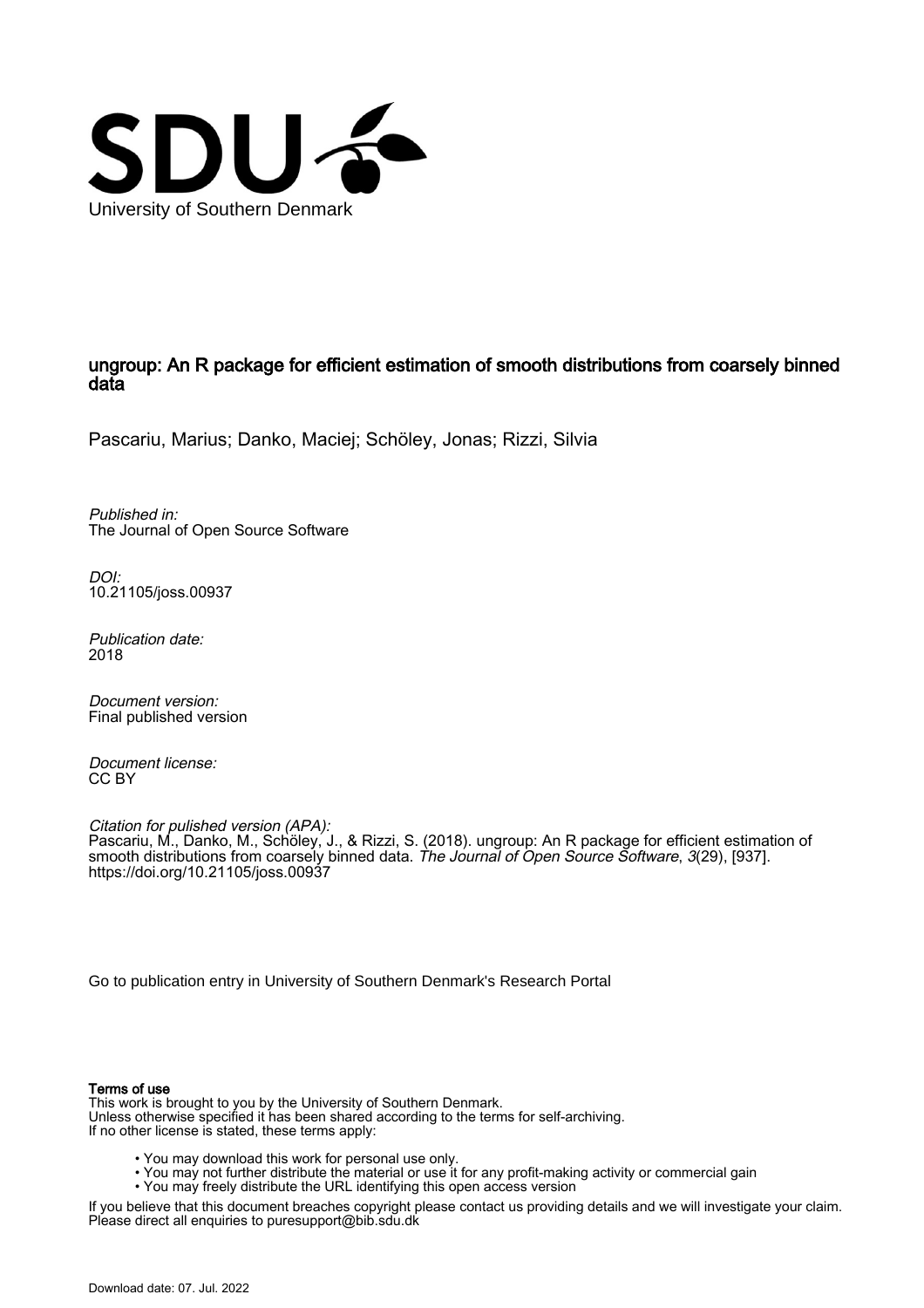

# ungroup: An R package for efficient estimation of smooth distributions from coarsely binned data

### Marius D. Pascariu<sup>1</sup>, Maciej J. Dańko<sup>3</sup>, Jonas Schöley<sup>1</sup>, and Silvia **Rizzi**<sup>2</sup>

**1** Institute of Public Health, Center on Population Dynamics, University of Southern Denmark, Odense, Denmark **2** Institute of Public Health, Unit of Epidemiology Biostatistics and Biodemography, University of Southern Denmark, Odense, Denmark **3** Max Planck Institute for **DOI:** 10.21105/joss.00937 Demographic Research, Rostock, Germany

## **Summary**

ungroup is an open source software library written in the R programming language (R Core Team, 2018) that introduces a versatile method for ungrouping histograms (binned count data) assuming that counts are Poisson distributed and that the underlying sequence over a fine grid to be estimated is smooth. The method is based on the composite link model (Thompson & Baker, 1981) and estimation is achieved by maximizing a penalized likelihood (P. H. Eilers, 2007), which extends standard generalized linear models. The penalized composite link model (PCLM) implements the idea that observed counts, interpreted as realizations from Poisson distributions, are indirect observations of a finer (ungrouped) but latent sequence. This latent sequence represents the distribution of expected means on a fine resolution and has to be estimated from the aggregated data. Estimates are obtained by maximizing a penalized likelihood. This maximization is performed efficiently by a version of the iteratively re-weighted least-squares algorithm. Optimal values of the smoothing parameter are chosen by minimizing Bayesian or Akaike's Information Criterion (Hastie & Tibshirani, 1990).

Ungrouping binned data can be desirable for many reasons: Bins can be too coarse to allow for accurate analysis; comparisons can be hindered when different grouping approaches are used in different histograms; the last interval may be wide and open-ended masking the tail behaviour of the underlying distribution. Age-at-death distributions grouped into age classes and abridged life tables are examples of binned data which can be ungrouped with the package ungroup. The modest assumptions of the methodology underpinning the PCLM method make it suitable for many demographic and epidemiological applications. For a detailed description of the method and applications see Rizzi, Gampe, & Eilers (2015) and Rizzi et al. (2016).

The penalized composite link model can be extended to a two-dimensional regression problem (Rizzi et al., Forthcoming 2018). The two-dimensional regression analysis combines two approaches: the PCLM for ungrouping in one dimension and two-dimensional smoothing with P-splines (Currie, Durban, & Eilers, 2004). As an example one can ungroup age-specific distributions from the coarsely grouped data and smooth across adjacent calendar years to estimate both detailed age-at-death distributions and mortality time trends.

### **Software**

- Review C
- [Repository](https://doi.org/10.21105/joss.00937) &
- Archive

**Subm[itted:](https://github.com/openjournals/joss-reviews/issues/937)** 10 September 2018 **Published:** [20 Se](https://github.com/mpascariu/ungroup)ptember 2018

### **Licen[se](https://doi.org/10.5281/zenodo.1421648)**

Authors of papers retain copyright and release the work under a Creative Commons Attribution 4.0 International License (CC-BY).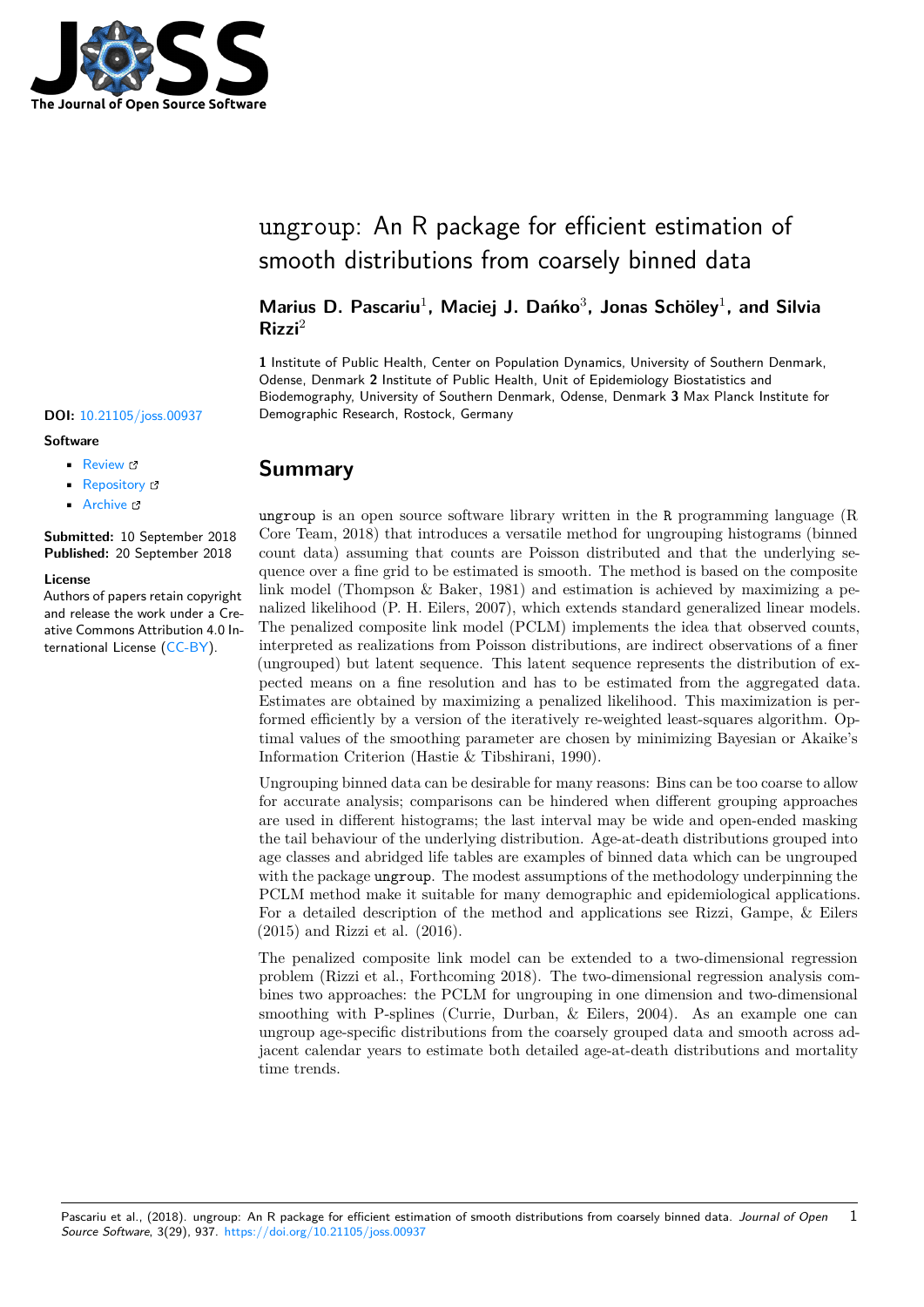



**Figure 1:** Ungrouping of the age-at-death distribution and estimating age-specific death rates. The original death counts and exposures taken from the Human Mortality Database (2018) using the MortalityLaws R package (2018) were grouped in 5-year bins plus a wide class for ages 85+. In each panel, the original aggregated data is compared with smoothly estimated values.



**Figure 2:** Two-dimensional ungrouping of the age-at-death distributions and mortality surface. The 3-D figures are generate using the rgl R package (2018).